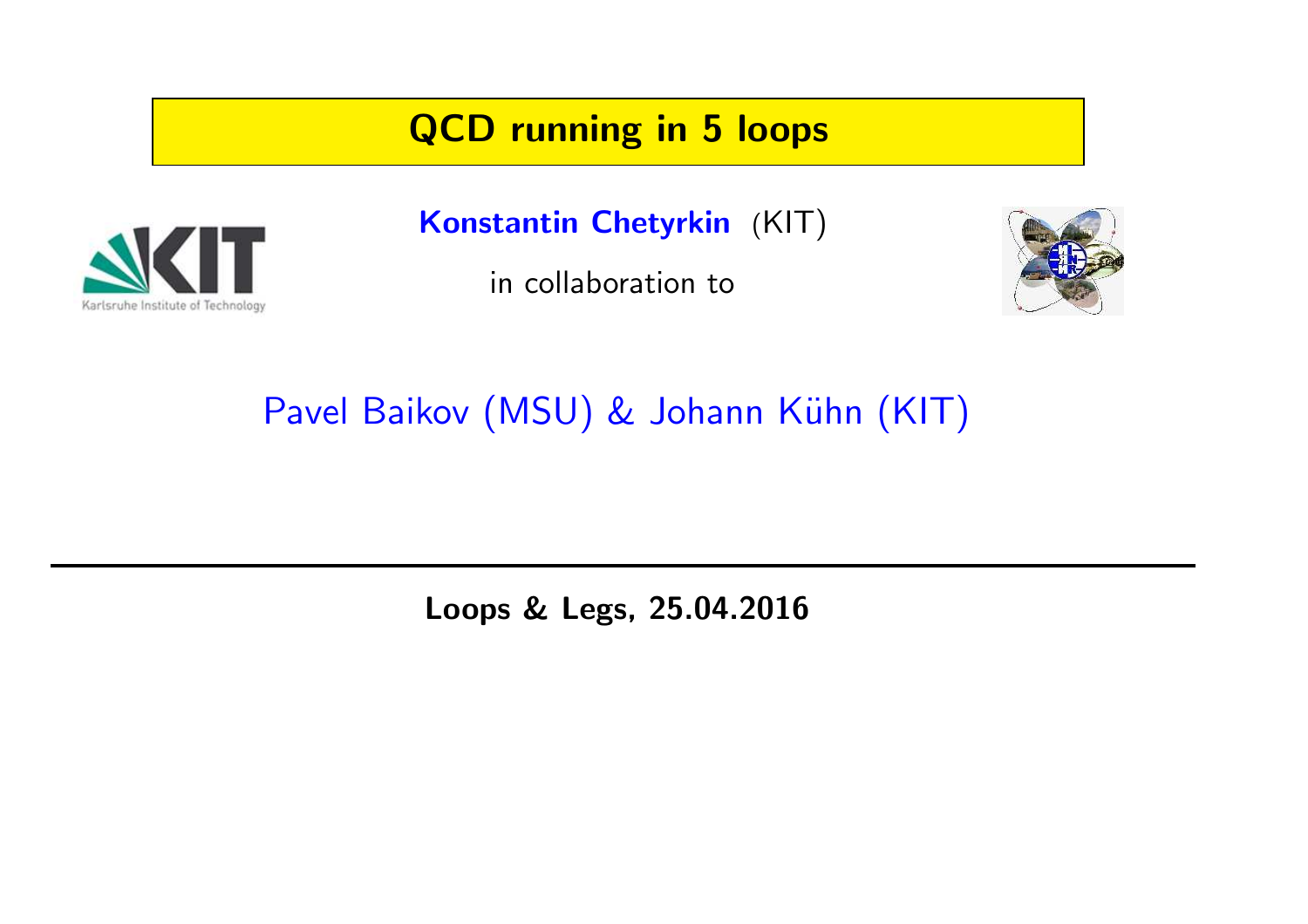#### RENORMALIZATION-GROUP (all started in 1953) Stückelberg and Petermann; Gell-Mann and Low; Bogoliubov and Shirkov

and after only 50 years

⇓

Nobel Prise in Physics in 2004!

 $\beta_0 =$  $33-2{\rm N_F}$ 12

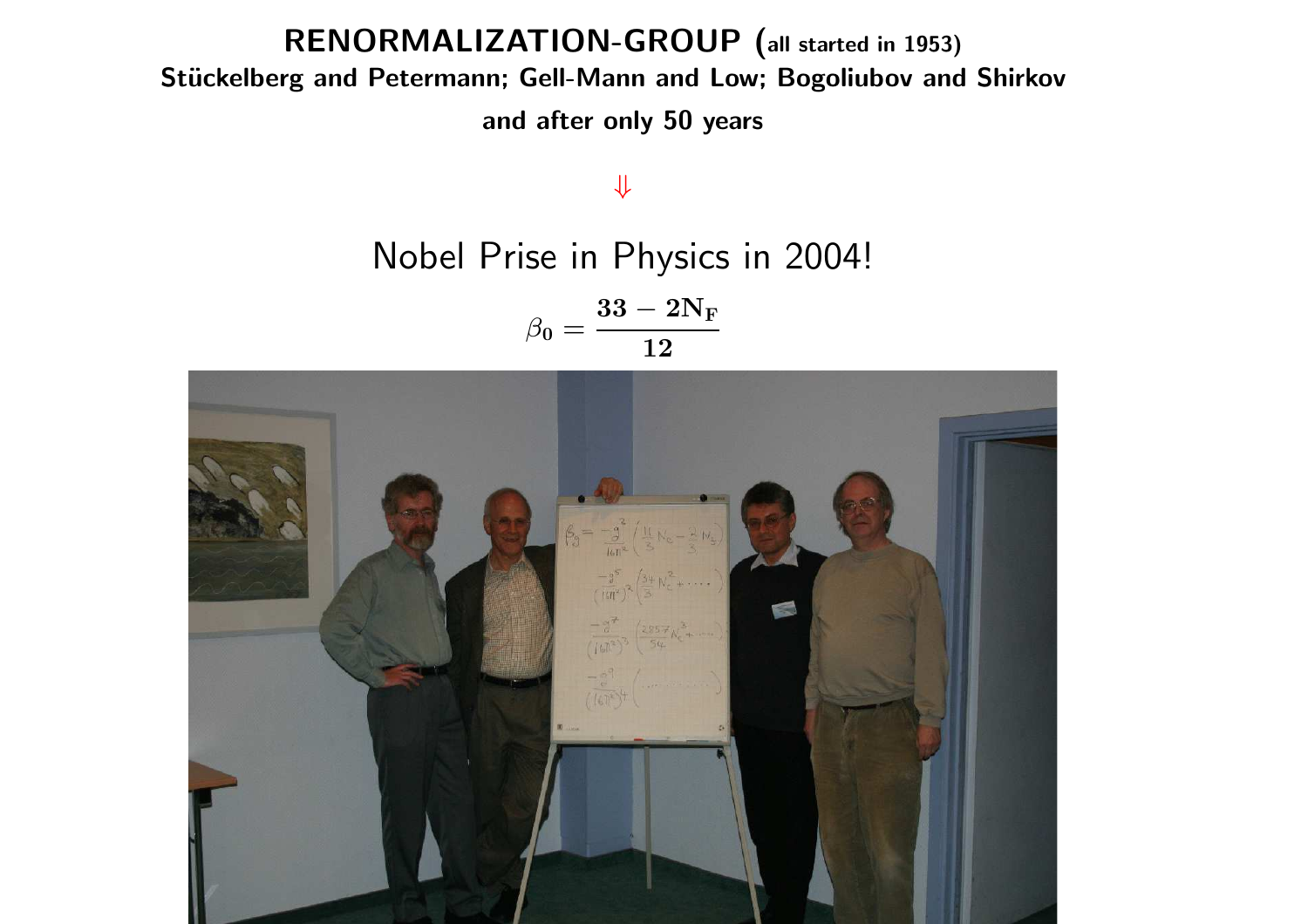QCD Running Today: (after 20 Years since the first 4-loop results)

• quark mass anomalous dimension is known /Baikov, K.Ch. and Kühn (2013)/

• the QCD  $\beta$ -function is just finished /this talk/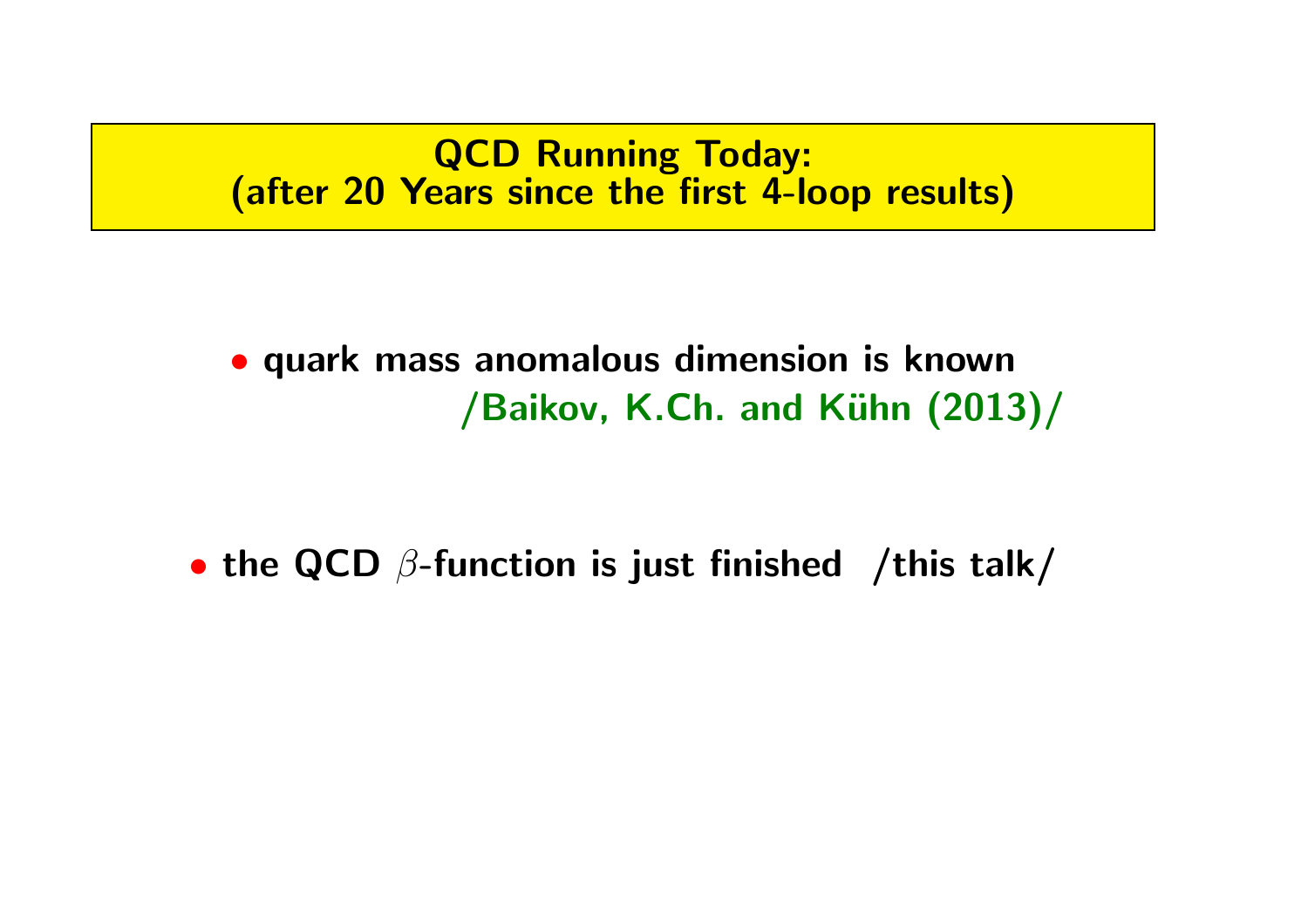#### $\beta_{\rm QCD}$  is expressed completely through Z-factors appearing in the (renormalized) QCD Lagrangian

$$
\mathcal{L}_{R}^{QCD} = -\frac{1}{4} Z_{3} (\partial_{\mu} A_{\nu} - \partial_{\nu} A_{\mu})^{2} - \frac{1}{2} g Z_{1}^{3g} (\partial_{\mu} A_{\nu}^{a} - \partial_{\nu} A_{\mu}^{a}) (A_{\mu} \times A_{\nu})^{a} - \frac{1}{4} g^{2} Z_{1}^{4g} (A_{\mu} \times A_{\nu})^{2} \n+ Z_{3}^{c} \partial_{\nu} \bar{c} (\partial_{\nu} c) + g Z_{1}^{ccg} \partial^{\mu} \bar{c} (A_{\mu} \times c) + Z_{2} \bar{\psi} i \partial \psi - Z_{\bar{\psi}\psi} m_{f} \bar{\psi}\psi + g Z_{1}^{\psi\psi g} \bar{\psi} A \psi
$$

Minimal (and simplest) set of Z-factors to compute  $\beta\colon \!|\;Z_3,Z_3\rangle$ 

$$
\cdot \left| \begin{array}{l} Z_3, Z_3^c, Z_1^{ccg} \end{array} \right|
$$

Let us concentrate on  $Z_1^{ccg}$  and consider vertex function

$$
\Gamma(a_s, q^2) = Z_1^{ccg} + Z_1^{ccg} \, \delta \Gamma(a^0_s, q^2)
$$

of the scalar quark current

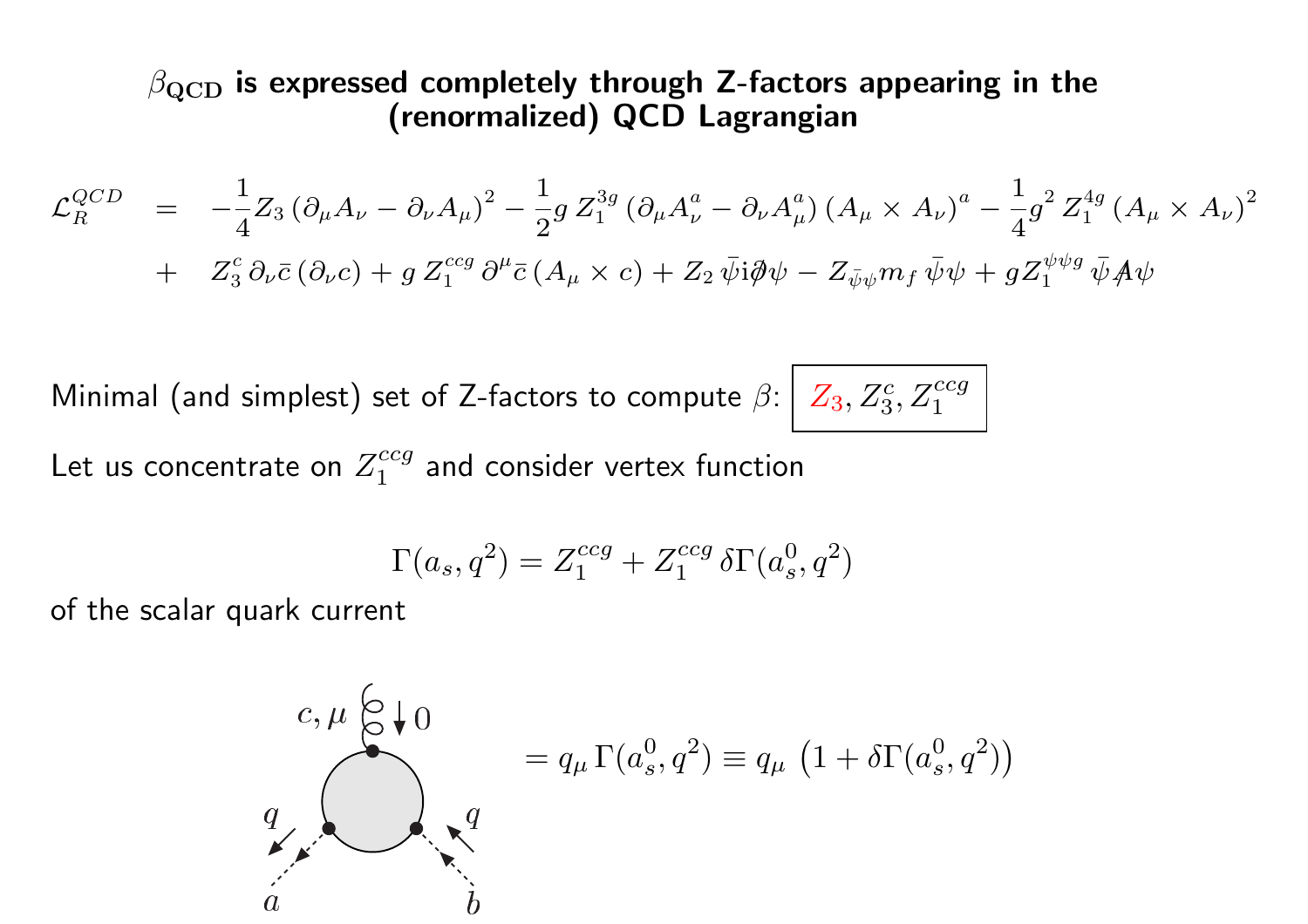Suppose we want to compute L-loop contribution to  $Z_1^{ccg}$  . There are (at least) 4 ways to do it:

1. set 1 of 2 ext. momenta to zero  $\rightarrow$  (the poles of) L-loop p-integrals (massless propagators) to be computed. That is how first 2-loop RG calculations in QCD were done /D. R.T Jones, 1974/.

2. set all ext. momenta to zero and introduce an universal mass to all propagators (including gluon!)  $\rightarrow$  (the poles of) L-loop m-integrals (massive tadpoles) to be computed.

That is how the first 4-loop calculation of the QCD  $\beta$ -function was done /van Ritbergen, T., Vermaseren, J. and Larin, S. (1997).

#### NOTES:

- This truly outstanding, ahead of its time, calculation was done long before "Laporta approach" started to flower.
- It was checked and confirmed only significantly later / M. Czakon, (2004) /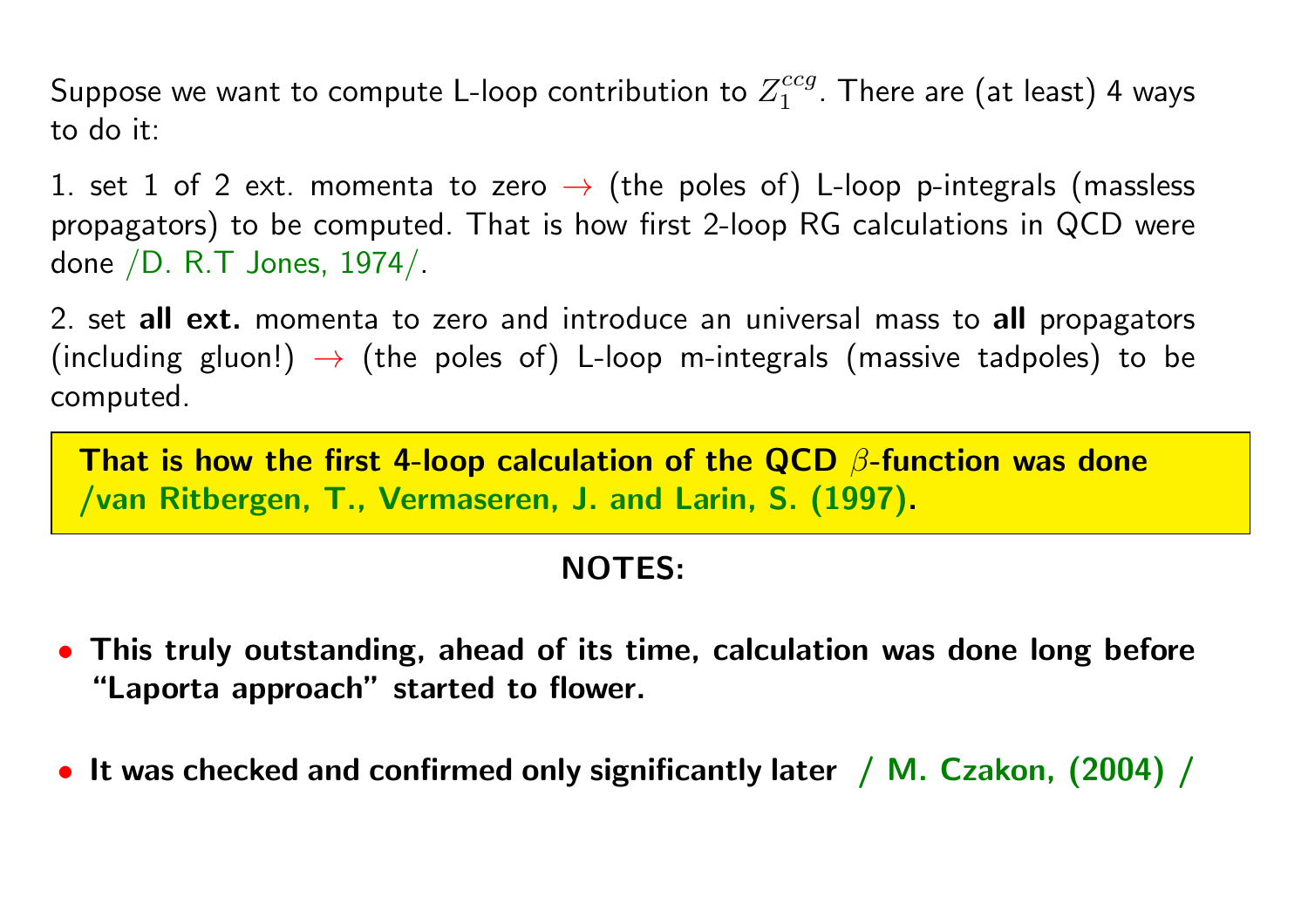3. set all ext. momenta to zero and introduce a mass into only one ( $but$ properly chosen to avoid IR singularities) propagator  $\rightarrow$  (L-1)-loop pintegrals (including their finite part) to be computed  $/A$ . Vladimirov  $(1978)$ That is how the first 3-loop calculation of the QCD  $\beta$ -function was done /Tarasov, O., Vladimirov, A. and Zharkov, A. (1980)/.

Problems: difficult to automatize; not applicable to all diagrams.

4. the same as 3. but IR singularities are removed recursively with so-called  $R^{\ast}$ operation /K.Ch. V. Smirnov (1984)/. Features: applicable for every possible diagram, automatization is possible but not simple (due to involved structure of UV and IR subtractions)

Essentially we have two "big" ways: m-(massive) and p-(massless) ones.

Comparison:

m-way: more complicated IBP-relations, one more squared propagator, straightforward renormalization NO IR singularities (all props are massive)

p-way: both UV and IR subtractions are significantly more sophisticate d (basically because even global gauge invariance is broken by singling out a massive line)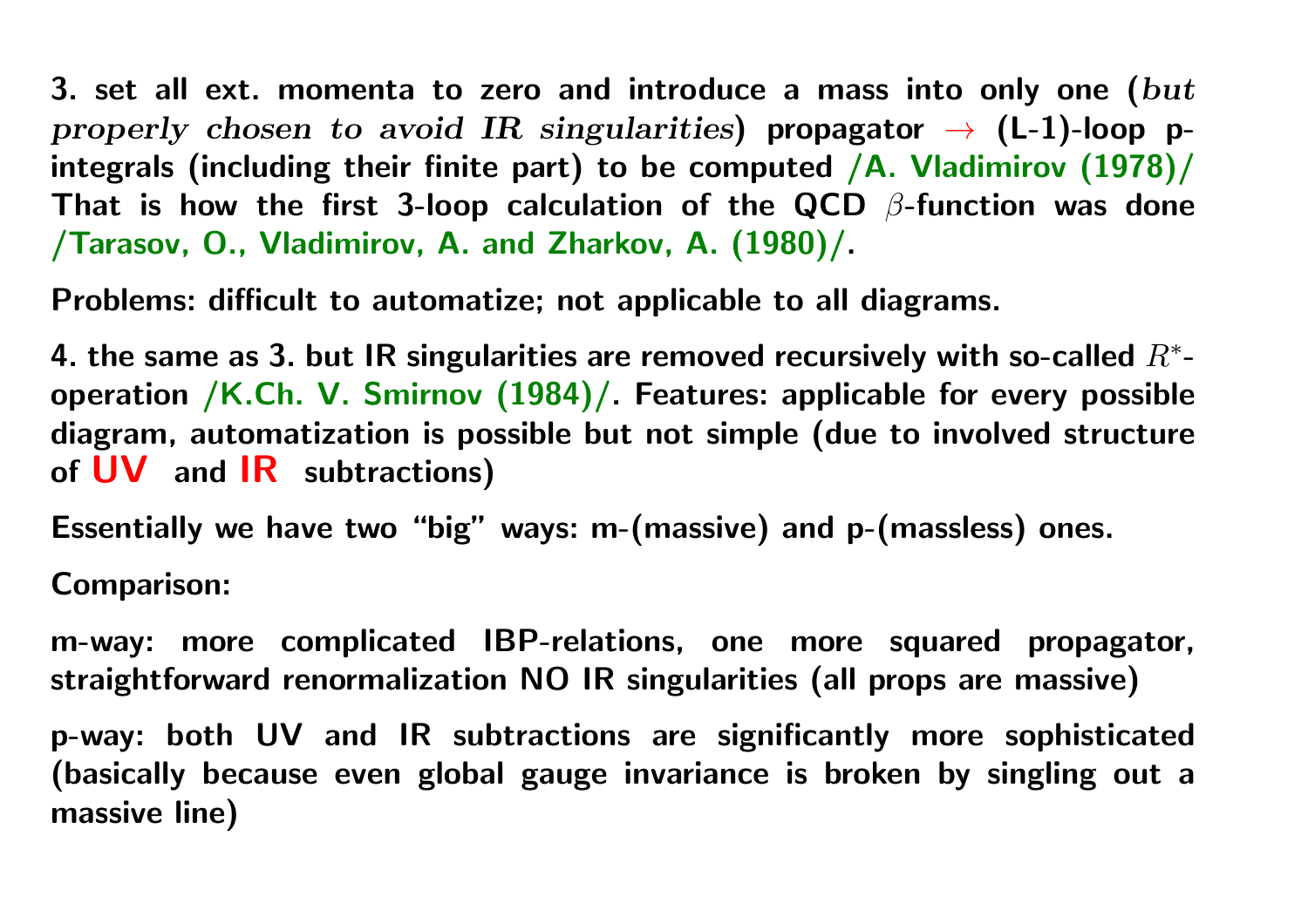### At 5-loop level we have employed the 4-th way (until recently the only feasible)

with the use of the following tools:

- global solution of the combinatorics of  $R^*$  operation (rather involved and problem specific)
- $\bullet$  the Baikov's way of doing reduction with the help of  $1/D$  expansion of the corresponding coefficient functions in front of masters (analytically known from three(!) independent calculations /K.Ch, P. Baikov (2010); R. Lee, V. Smirnov (2012); E. Panzer (2013)/
- $\bullet$  Effective implementation of the  $1/D$  expansion would hardly be feasible without excellent possibilities for dealing with gigantic data streams offered by T-FORM, as being developed by /J. A. M. Vermaseren, M. Tentyukov, T. Ueda, J. Kuipers . . . /
- properly administrated cluster of workstations (see more details below)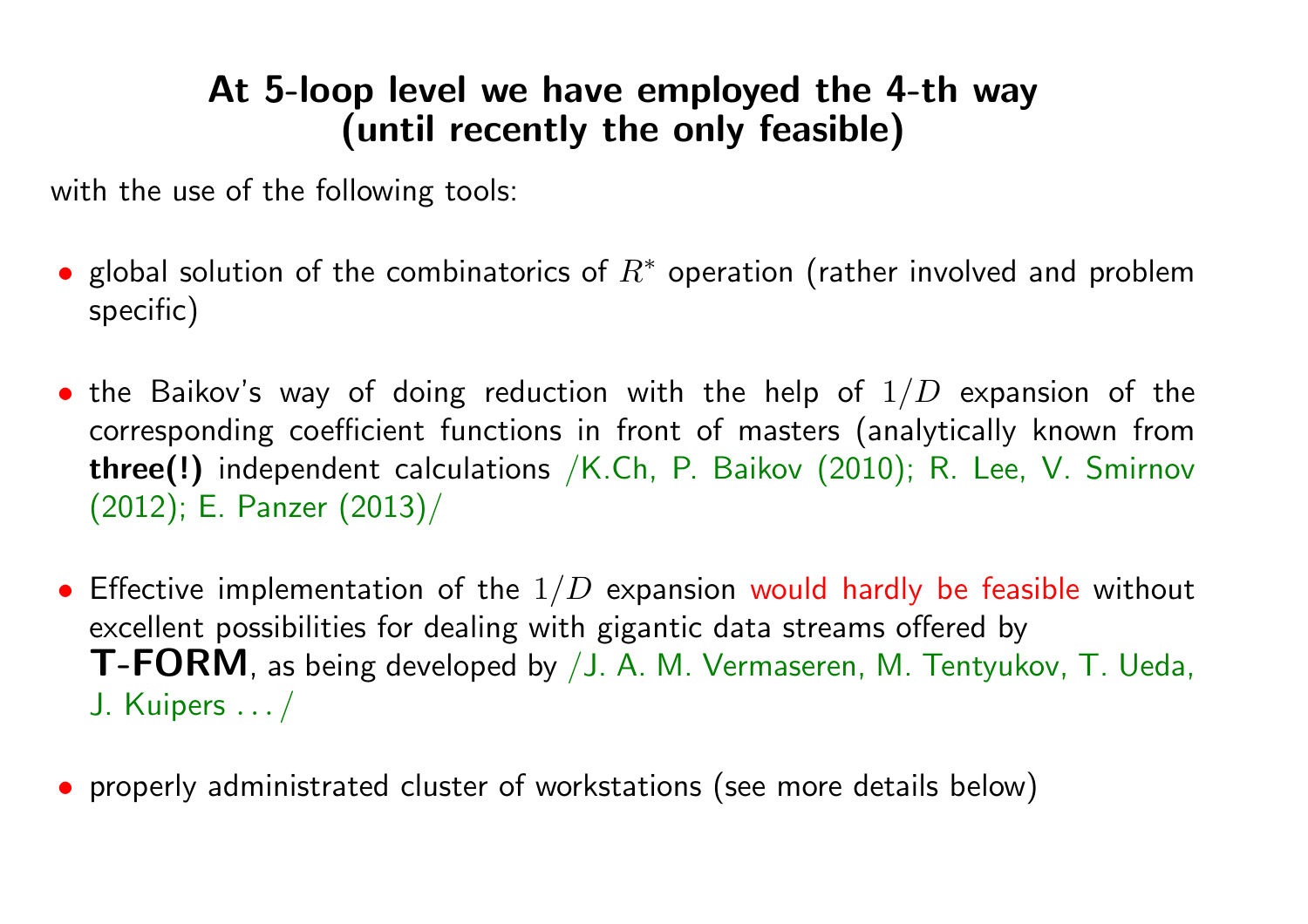#### QCD β-function in FIVE loops: result

$$
\mu^{2} \frac{\partial}{\partial \mu^{2}} a_{s} = \beta(a_{s}) a_{s}, \quad a_{s} \equiv \frac{\alpha_{s}}{\pi}, \quad \beta(a_{s}) = \sum_{i \geq 0} \beta_{i} a_{s}^{i+1}
$$
\n
$$
4^{5} \beta_{4} = \frac{8157455}{16} + \frac{621885}{2} \zeta_{3} - \frac{88209}{2} \zeta_{4} - 288090 \zeta_{5}
$$
\n
$$
+ \quad n_{f} \left[ -\frac{336460813}{1944} - \frac{4811164}{81} \zeta_{3} + \frac{33935}{6} \zeta_{4} + \frac{1358995}{27} \zeta_{5} \right]
$$
\n
$$
+ \quad n_{f}^{2} \left[ \frac{25960913}{1944} + \frac{698531}{81} \zeta_{3} - \frac{10526}{9} \zeta_{4} - \frac{381760}{81} \zeta_{5} \right]
$$
\n
$$
+ \quad n_{f}^{3} \left[ -\frac{630559}{5832} - \frac{48722}{243} \zeta_{3} + \frac{1618}{27} \zeta_{4} + \frac{460}{9} \zeta_{5} \right] + n_{f}^{4} \left[ \frac{1205}{2916} - \frac{152}{81} \zeta_{3} \right]
$$

 $n_f^4$  term is in FULL AGREEMENT with the 20 years old result by John Gracey (in the framework of the conformal bootstrap method of A. Vasiliev, Yu. Pis'mak and J. Honkonen (1981))

 $n_f^3$  term is in FULL AGREEMENT with the the very recent calculation by Th. Luthe, A. Maier, P. Marquard and Y. Schröder (made within "massive way", see York's talk on Friday)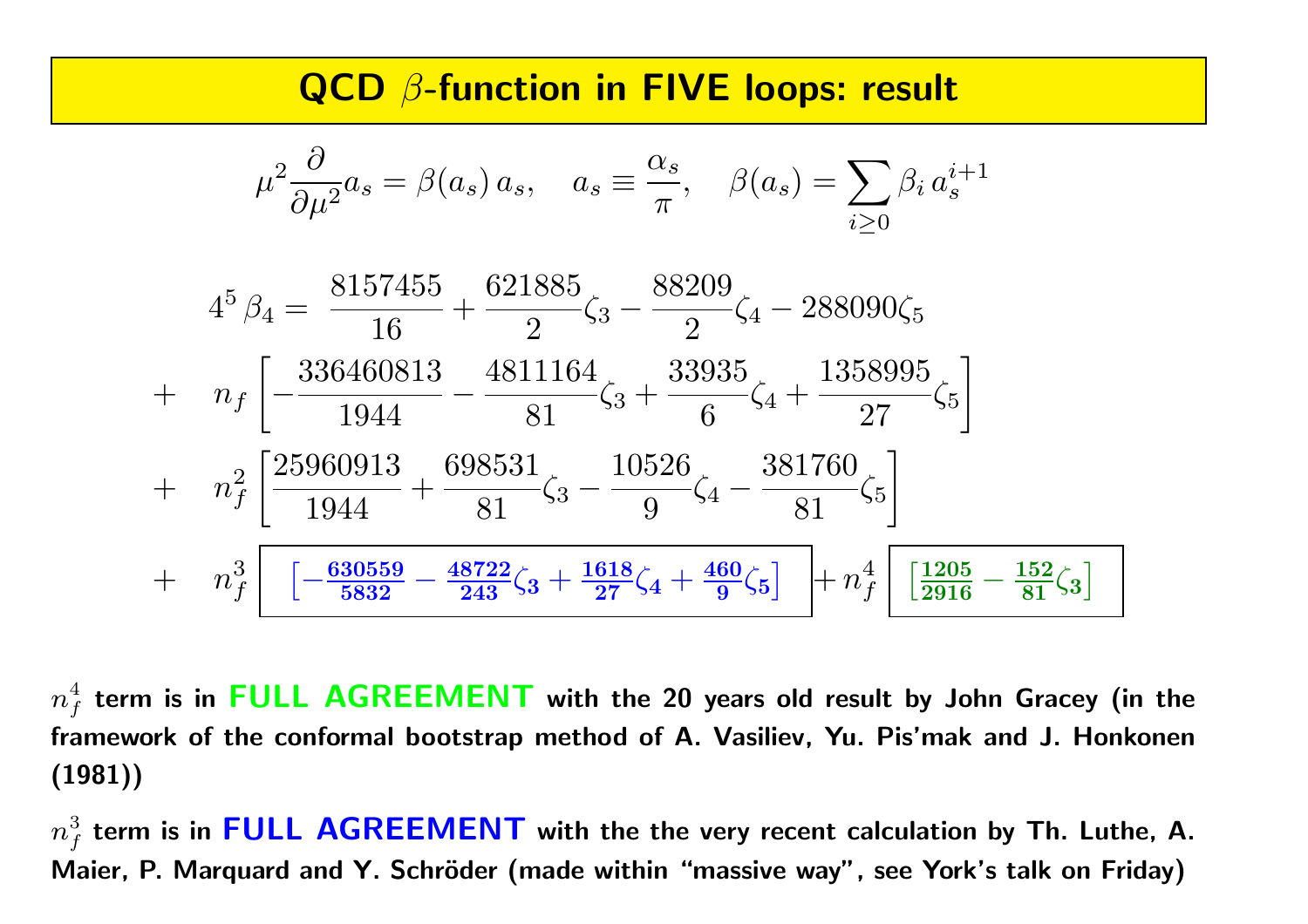## QCD β-function in FIVE loops: Zeta's

In general any 5-loop beta in any theory will have the following "transcendental structure" (an obvious outcome of our knowledge of the corresponding masters)

1 and 2 loops: rational

3 loops: rationals +  $\zeta_3$ 

4 loops: rationals +  $\zeta_3 + \zeta_4 + \zeta_5$ 

5 loops: rationals +  $\zeta_3 + \zeta_4 + \zeta_5 + \zeta_5 + \zeta_7$ 

$$
\beta_0 = \frac{1}{4} \{ 11 - \frac{2}{3} n_f, \}, \quad \beta_1 = \frac{1}{4^2} \{ 102 - \frac{38}{3} n_f \}, \quad \beta_2 = \frac{1}{4^3} \{ \frac{2857}{2} - \frac{5033}{18} n_f + \frac{325}{54} n_f^2 \}, \n\beta_3 = \frac{1}{4^4} \{ \left( \frac{149753}{6} + 3564\zeta_3 \right) - \left( \frac{1078361}{162} + \frac{6508}{27} \zeta_3 \right) n_f \n+ \left( \frac{50065}{162} + \frac{6472}{81} \zeta_3 \right) n_f^2 + \frac{1093}{729} n_f^3 \}
$$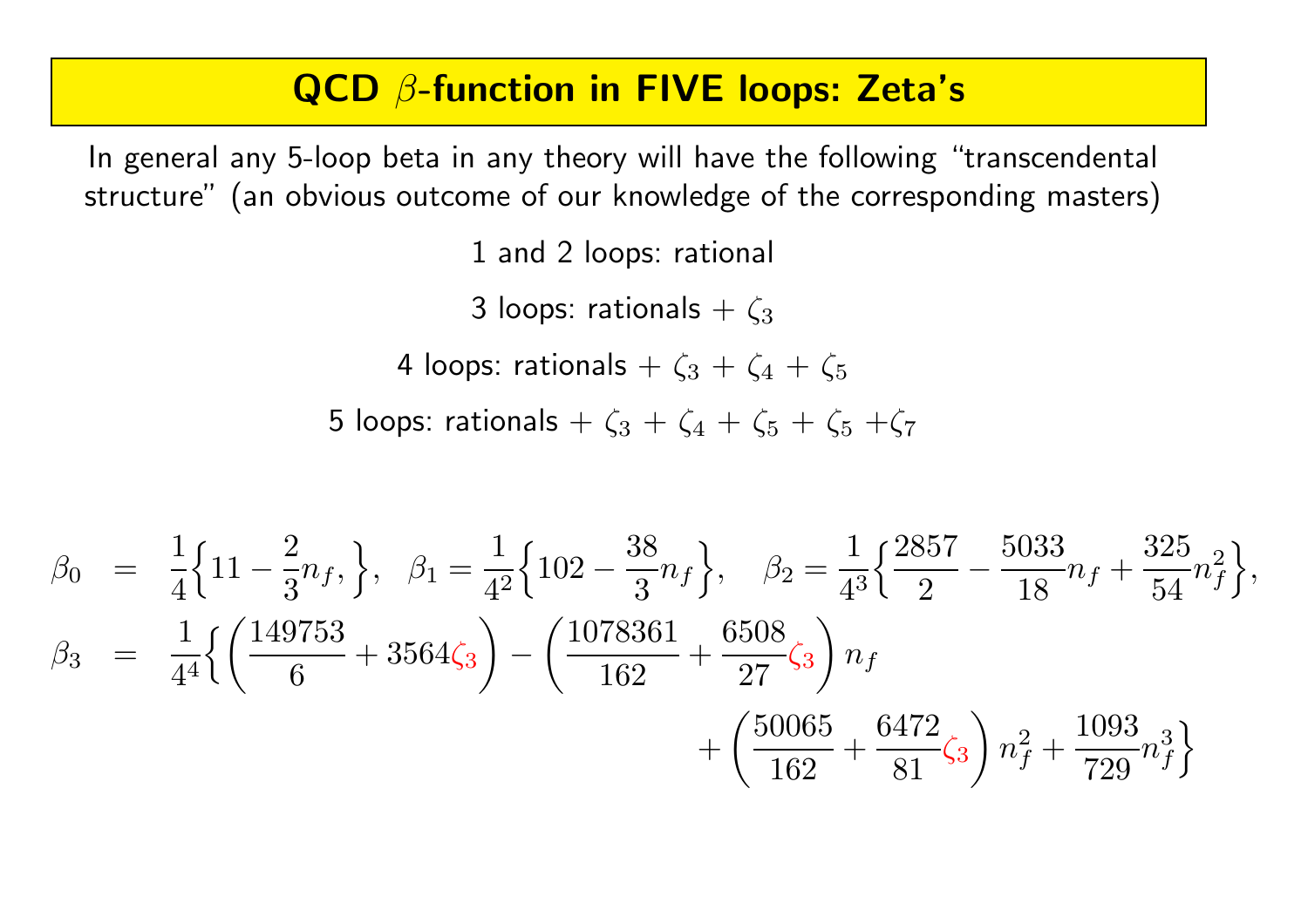The one-loop-delayed appearance of zeta's (well-known at <sup>3</sup> and <sup>4</sup> loops) shows itself also at 5 loops. Any explanation is missing, indeed!

/David, Dirk, AU...! We do need your intuition!/

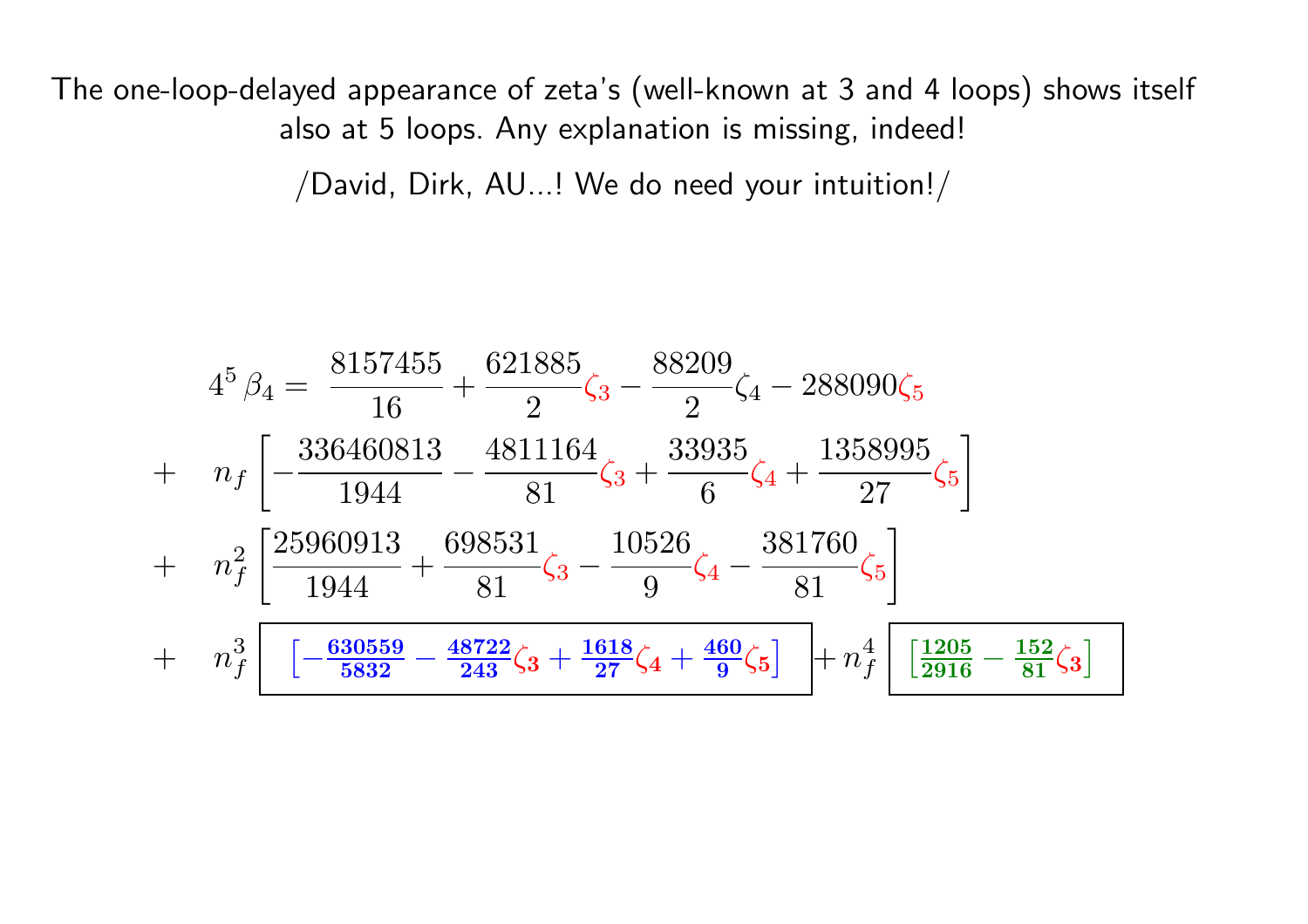### QCD β-function in FIVE loops: Numerics

$$
- \beta = a_s (2.75 - 0.166667 n_f) + a_s^2 (6.375 - 0.791667 n_f)
$$
  
+ 
$$
a_s^3 (22.3203 - 4.36892 n_f + 0.0940394 n_f^2)
$$
  
+ 
$$
a_s^4 (114.23 - 27.1339 n_f + 1.58238 n_f^2 + 0.0058567 n_f^3)
$$
  
+ 
$$
a_s^5 \underbrace{(524.56 - 181.8 n_f + 17.16 n_f^2 - 0.22586 n_f^3 - 0.0017993 n_f^4)}_{\beta_4} (1)
$$

It is instructive to compare  $\beta_4$  with a (20 years old!) prediction by J. Ellis, I. Jack, D.R.T. Jones, M. Karliner, M.A. Samuel, "Asymptotic Pade approximant predictions: Up to five loops in QCD and SQCD", Phys. Rev. (1998).

$$
\beta^{\text{APAP}}_{4} = 740 - 213 n_{\text{f}} + 20 n_{\text{f}}^{2} - 0.0486 n_{\text{f}}^{3} - 0.0017993 n_{\text{f}}^{4}
$$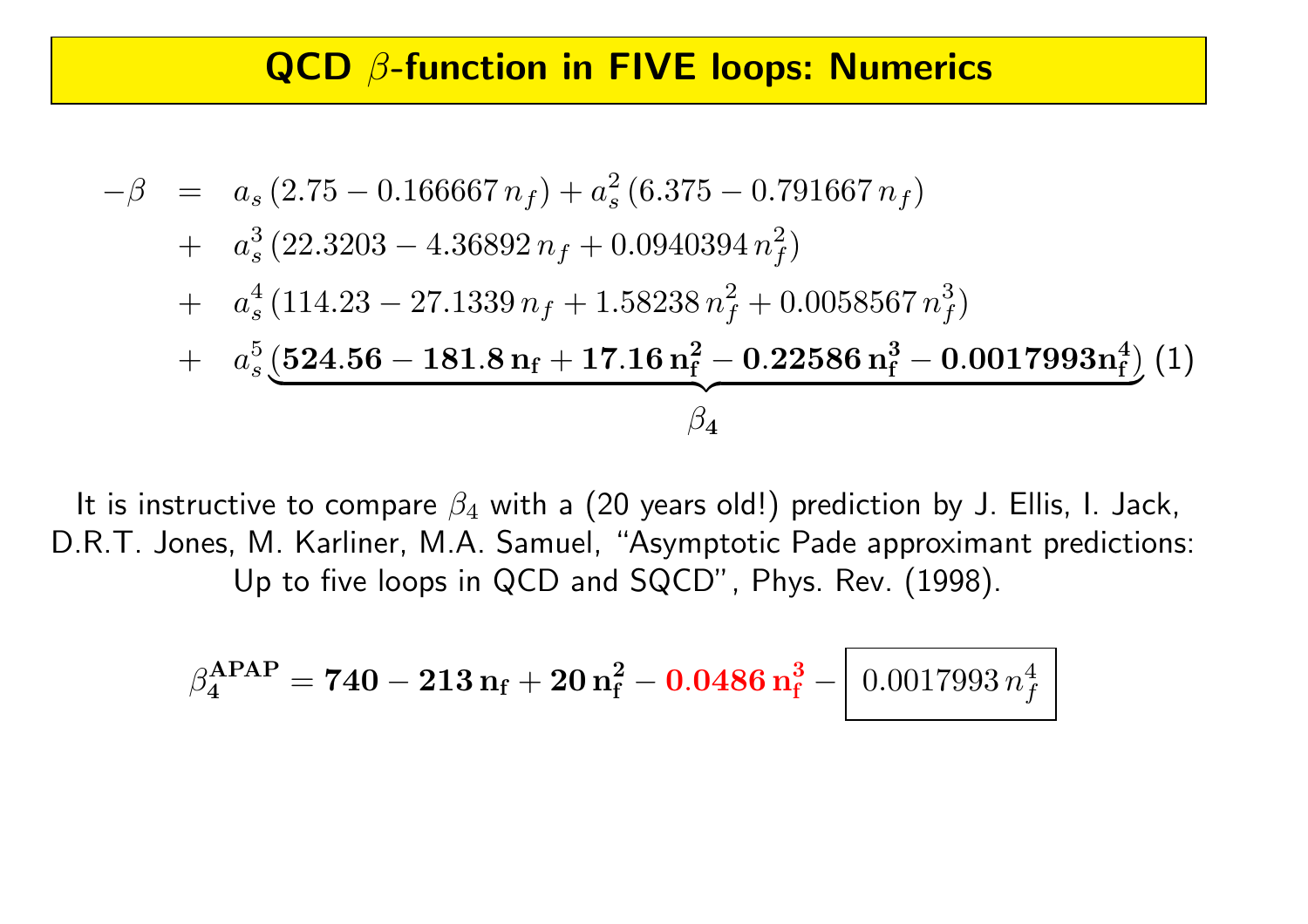## QCD β-function in FIVE loops: Numerics

Unfortunately, this strikingly good agreement does not always survive for fixed values of  $n_f$ :

| n <sub>f</sub>           |     |                     |                 |    | 5   |      |
|--------------------------|-----|---------------------|-----------------|----|-----|------|
| $\beta^{\text{exact}}_4$ |     | $525 \mid 360 \mid$ | 228   127       | 57 | 15  | 0.27 |
| $\beta$ APAP             | 741 | 548                 | 395   281   205 |    | 169 | 170  |

due to severe cancellations between different powers of  $n_f$ 

Very similar picture for the quark mass anomalous dimension:

$$
\gamma_4^{exact} = 559.71 - 143.6 n_f + 7.4824 n_f^2 + 0.1083 n_f^3 - 0.00008535 n_f^4
$$

$$
\gamma_4^{APAP} = 530 - 143 n_f + 6.67 n_f^2 + 0.037 n_f^3 - 0.00008535 n_f^4
$$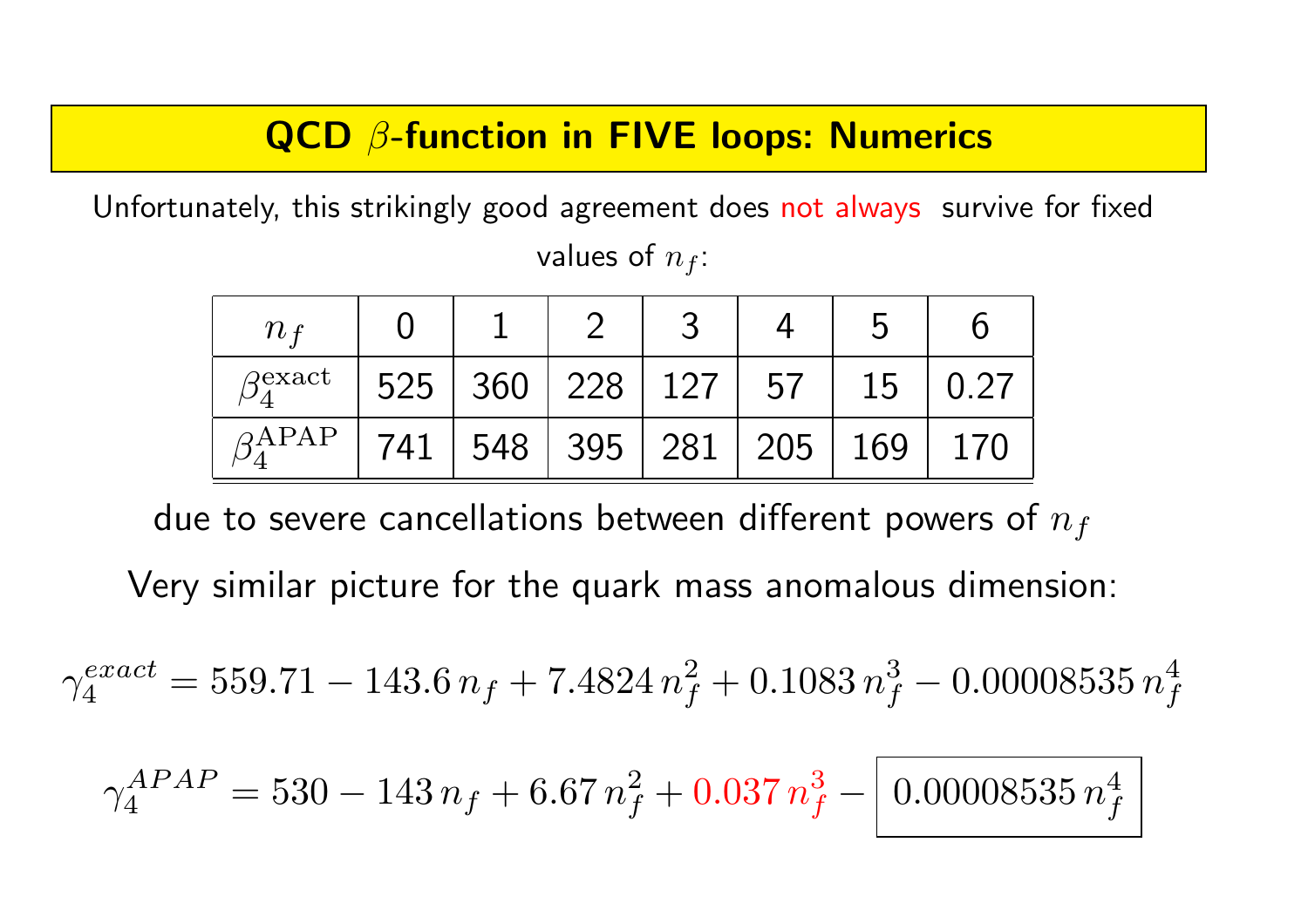### QCD  $\beta$ -function in FIVE loops: Apparent Convergence

It is instructive to consider the properly normalized  $\overline{\beta}\equiv\frac{-\beta}{-\beta}$  $-\beta_0$ :

$$
\overline{\beta}(n_f = 0) = 1 + 2.32 a_s + 8.12 a_s^2 + 41.54 a_s^3 + 190.75 a_s^4
$$
  
\n
$$
\overline{\beta}(n_f = 1) = 1 + 2.16 a_s + 6.99 a_s^2 + 34.33 a_s^3 + 139.23 a_s^4
$$
  
\n
$$
\overline{\beta}(n_f = 2) = 1 + 1.983 a_s + 5.776 a_s^2 + 27.45 a_s^3 + 94.24 a_s^4
$$
  
\n
$$
\overline{\beta}(n_f = 3) = 1 + 1.78 a_s + 4.47 a_s^2 + 20.99 a_s^3 + 56.59 a_s^4
$$
  
\n
$$
\overline{\beta}(n_f = 4) = 1 + 1.54 a_s + 3.05 a_s^2 + 15.07 a_s^3 + 27.33 a_s^4
$$
  
\n
$$
\overline{\beta}(n_f = 5) = 1 + 1.261 a_s + 1.47 a_s^2 + 9.83 a_s^3 + 7.88 a_s^4
$$
  
\n
$$
\overline{\beta}(n_f = 6) = 1 + 0.93 a_s - 0.29 a_s^2 + 5.52 a_s^3 + 0.15 a_s^4
$$

We see very modest growth of the coefficients, that is (apparent) convergence us better than one would expect (from comparison with other examples)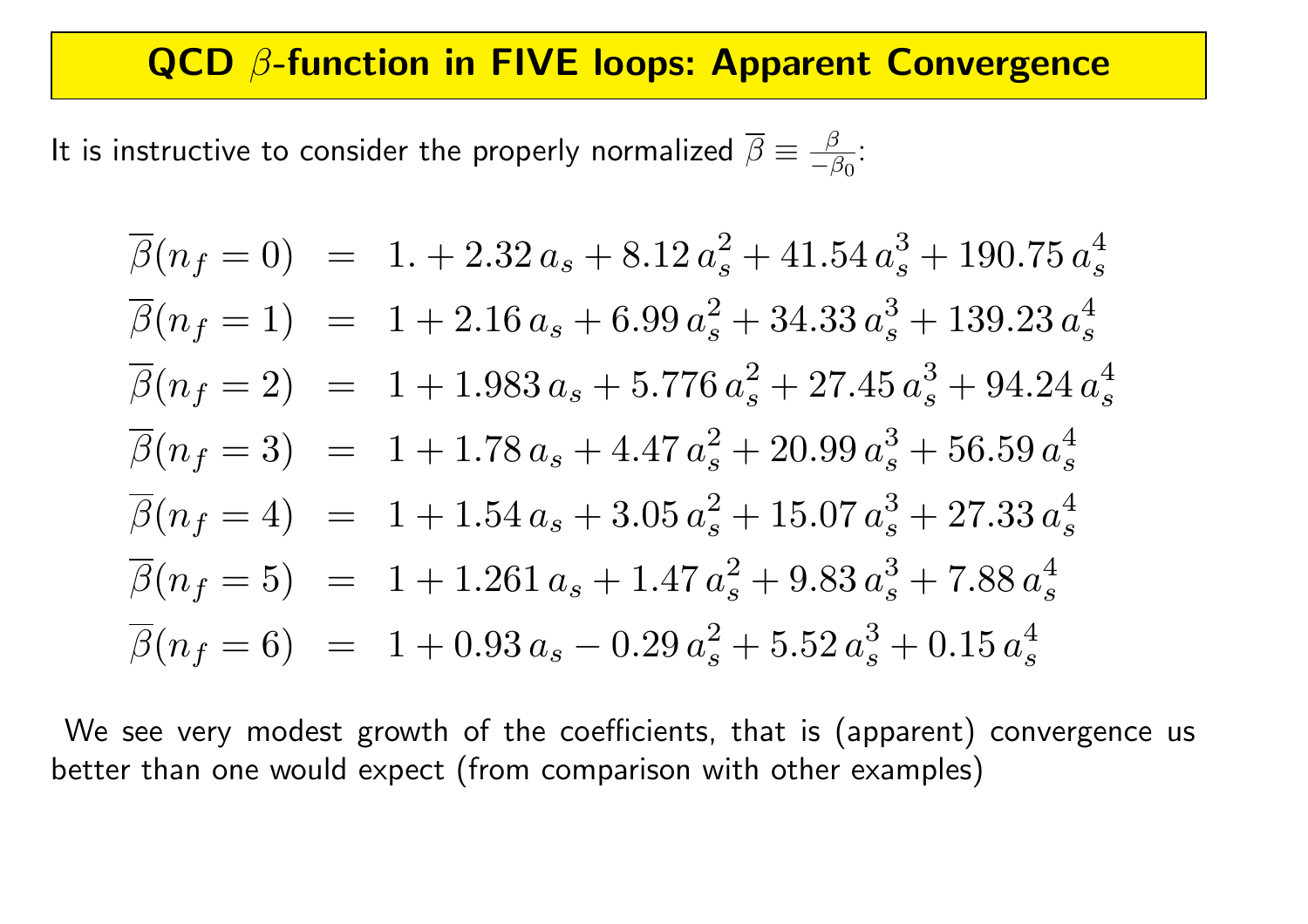### QCD  $\beta$ -function in FIVE loops: Applications

The mass evolution is described by equation  $m(\mu)$  $\frac{m(\mu)}{m(\mu_0)}=\frac{c(a_s(\mu))}{c(a_s(\mu_0))}$  $\frac{C(\alpha_S(\mu))}{c(a_S(\mu_0))}$  where

$$
c(x) = \exp\left\{\int \frac{dx'}{\pi'} \frac{\gamma_m(x'}{\beta(x')} \right\} = (x)^{\bar{\gamma_0}} \left\{ 1 + (\bar{\gamma_1} - \bar{\beta_1} \bar{\gamma_0}) x \right\}+ \frac{1}{2} \left[ (\bar{\gamma_1} - \bar{\beta_1} \bar{\gamma_0})^2 + \bar{\gamma_2} + \bar{\beta_1}^2 \bar{\gamma_0} - \bar{\beta_1} \bar{\gamma_1} - \bar{\beta_2} \bar{\gamma_0} \right] x^2 + \left[ \frac{1}{6} (\bar{\gamma_1} - \bar{\beta_1} \bar{\gamma_0})^3 + \frac{1}{2} (\bar{\gamma_1} - \bar{\beta_1} \bar{\gamma_0}) (\bar{\gamma_2} + \bar{\beta_1}^2 \bar{\gamma_0} - \bar{\beta_1} \bar{\gamma_1} - \bar{\beta_2} \bar{\gamma_0}) \right] + \frac{1}{3} \left( \bar{\gamma_3} - \bar{\beta_1}^3 \bar{\gamma_0} + 2 \bar{\beta_1} \bar{\beta_2} \bar{\gamma_0} - \bar{\beta_3} \bar{\gamma_0} + \bar{\beta_1} \bar{\gamma_1} - \bar{\beta_2} \bar{\gamma_1} - \bar{\beta_1} \bar{\gamma_2} \right) \right] x^3 + \mathcal{O}(x^4) \n\bar{\gamma_i} = \gamma_i / \beta_0, \ \bar{\beta_i} = \beta_i / \beta_0
$$

Important concept: RGI mass

$$
m^{RGI} \equiv m(\mu_0)/c(a_s(\mu_0))
$$

is  $\mu$  and *scheme* independent; in *any* (mass-independent) scheme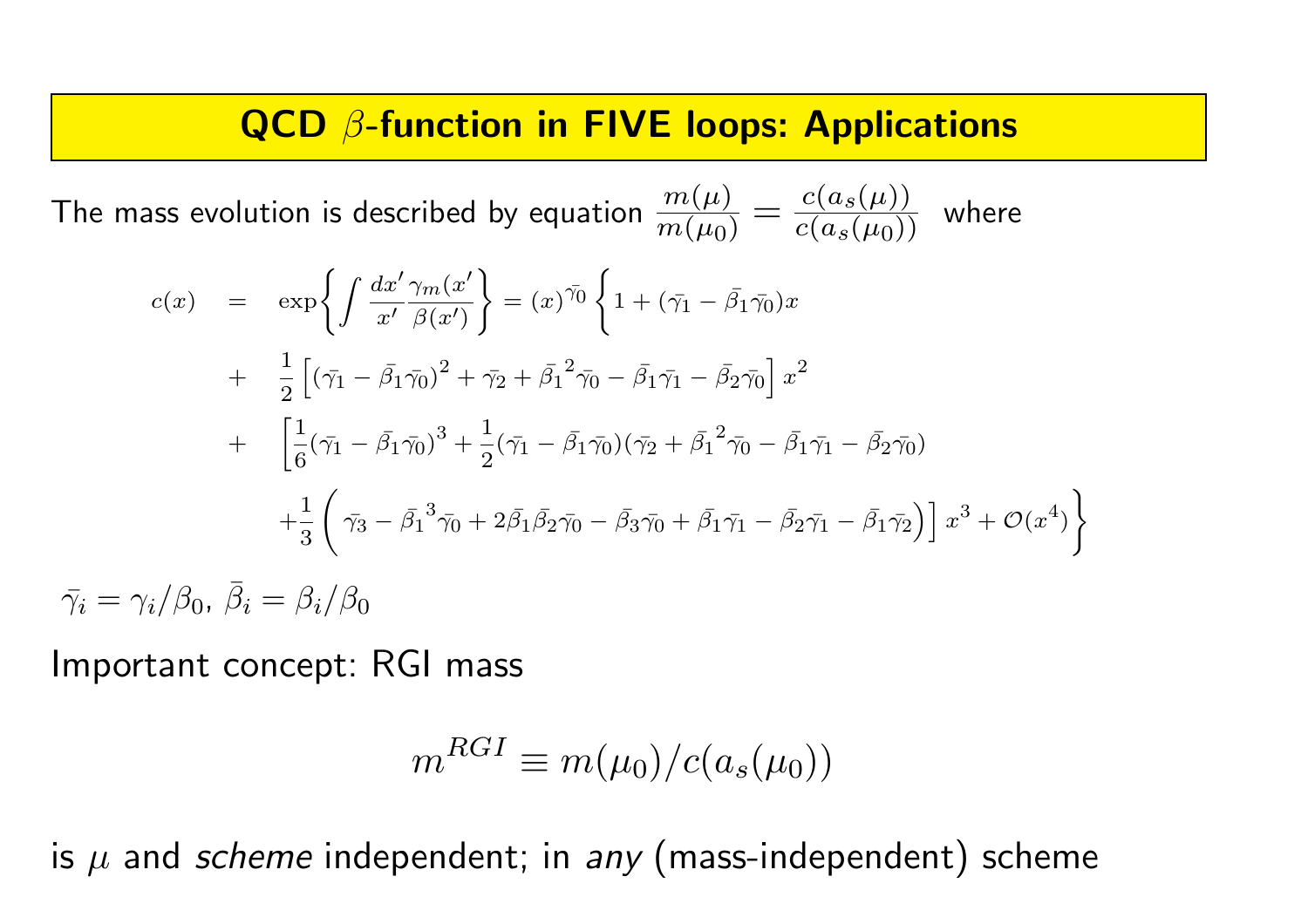The function  $c(x)$  is used, e.g, by the **ALPHA** lattice collaboration to find the (MS) mass of the strange quark at <sup>a</sup> lower scale from the RGI mass determined from lattice simulations

Example (setting  $a_s(\mu = 2 \text{ GeV}) = \frac{\alpha_s(\mu)}{\pi} = .1$ ; h counts loops)

$$
m_s(2\,\text{GeV}) = \hat{m_s} \cdot \left(a_s(2\,\text{GeV})\right)^{\frac{4}{9}}\cdot
$$

$$
\left(1+0.0895\,h^2+0.0137\,h^3+0.00195\,h^4+\underbrace{(0.00157-.000011\,\overline{\beta}_4)}_{0.00096}\,h^5\right)
$$

Thus, the 5-loop term in the  $\beta$ -function decreases the overall 5-loop shift from a minute  $1.5 \cdot 10^{-3}$  to even smaller  $1 \cdot 10^{-3}$ 

The effects of the 5-loop running on the determination of  $\overline{m}_h^2(M_H)$ which appears as a common factor in  $H \to bb$  decay will be discussed in the talk by J. Kühn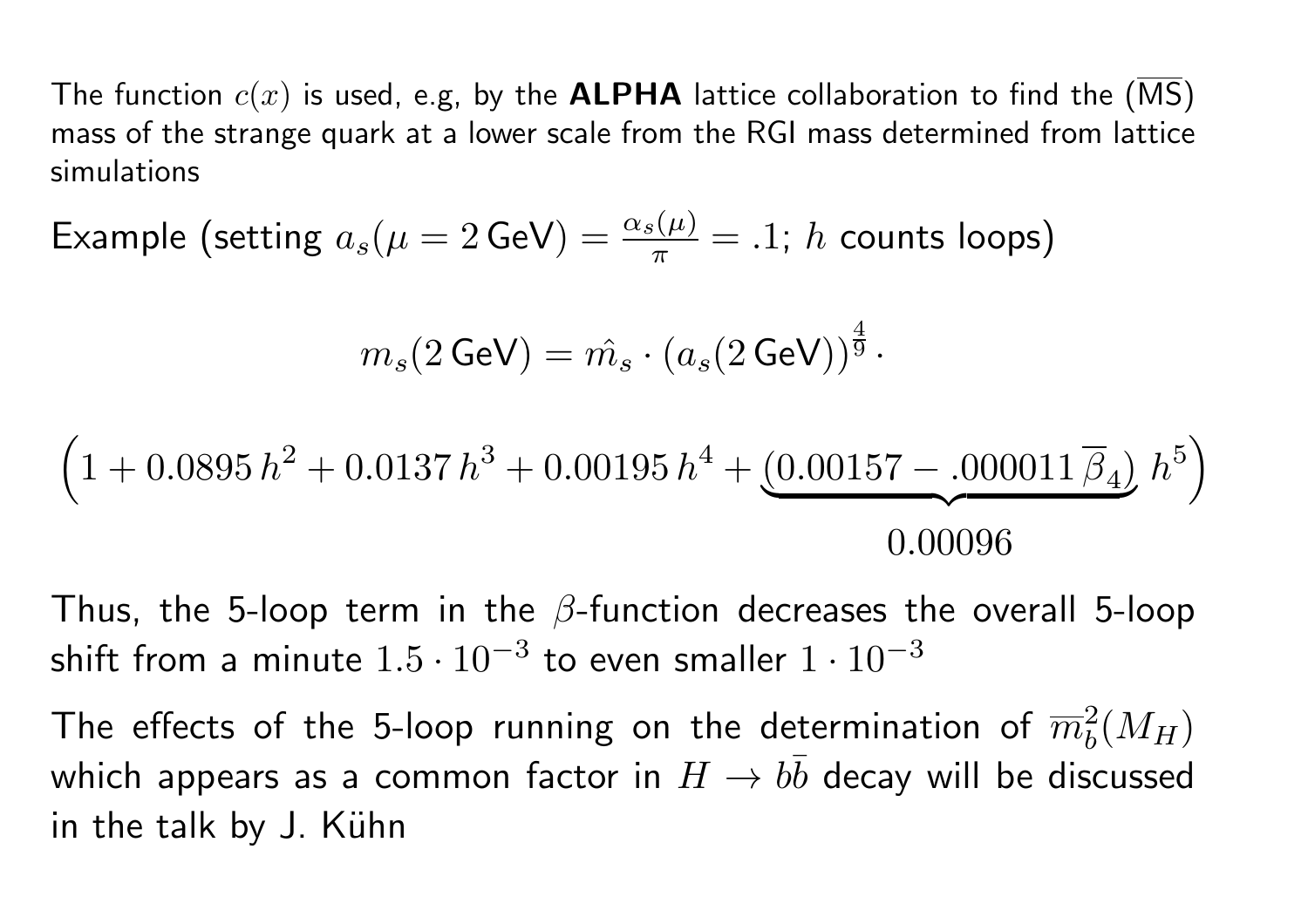### QCD  $\beta$ -function in FIVE loops: effective  $Hgg$  vertex in 5 loops

In the heavy top limit the Higgs boson couples directly with gluons via

$$
\mathcal{L}_{\text eff} = -2^{1/4} G_F^{1/2} H C_1(\mu^2/m_t^2, a_s(\mu)) \, G_{\nu\rho}^a G_{\nu\rho}^a
$$

The effective c.c.  $C_1(\mu^2/m_t^2,a_s(\mu))$  is expressible through massive tadpoles and was computed at  ${\bf 4}$ loops in 1997 (long before the direct calculation of 4-loop /generic/ massive tadpole started to be technically possible) / K. Ch., B. Kniehl and M. Steinahuser (1998)/

The trick behind: <sup>a</sup> low energy theorem:

$$
C_1 = -\frac{1}{2}m_t^2 \frac{\partial}{\partial m_t^2} \ln \zeta_g^2, \quad \alpha_s'(\mu) = \zeta_g^2(\mu^2/m_t^2, a_s(\mu)) \alpha_s(\mu)
$$

which connects  $C_1$  with the corresponding "decoupling" constant for  $\alpha_s.$ 

The appearance of the derivative  $\frac{\partial}{\partial \theta}$  $\partial m^2$ t means that the most complicated (that is constant) part of  $\zeta^2_a$ g  $\mathop{\sf does}$  not contribute to  $C_1 \Longrightarrow~$  one could use the corresponding RG equation to find logs at next loop  $\,$ order  $\,$  (provided we know the  $\beta$  function at the same increased loop order! $)\,$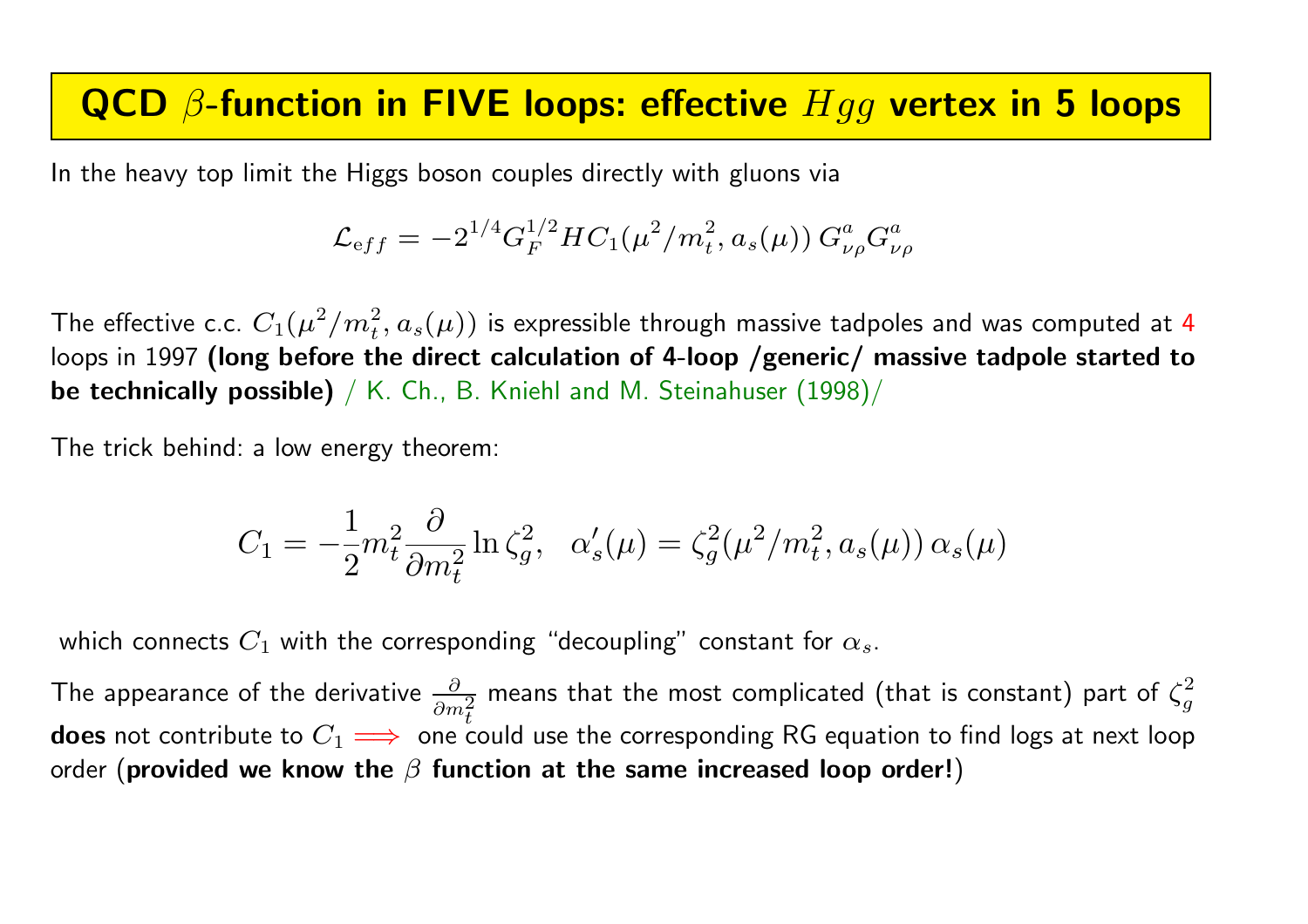### QCD  $\beta$ -function in FIVE loops: effective  $Hgg$  vertex in 5 loops

 $\zeta_a^2$ 

 $\sqrt{Y}$ . Shröder, M. Steinauser (2006)/ /Baikov, K.Ch. and Kühn  $(2006)/$ 

with available  $\beta_4$  we arrive at:

$$
C_1 = -\frac{1}{12} a_s(\mu_h) \Big[ 1 + 2.7500 a_s(\mu_h) + (9.7951 - 0.6979 n_l) a_s^2(\mu_h) + \Big( 49.1827 - 7.7743 n_l - 0.2207 n_l^2 \Big) a_s^3(\mu_h) + \Big( -662.507 + 137.601 n_l - 2.53666 n_l^2 - 0.077522 n_l^3 + 6 \Delta \beta_4 \Big) a_s^4(\mu_h) \Big]
$$

where  $n_l = n_f$ − 1 and,

$$
\Delta \beta_4 = \beta_4^{(n_f)} - \beta_4^{(n_f - 1)} = 199.179 - 34.99n_f + 0.667n_f^2 + 0.0072n_f^3 = 14.843(n_f = 6).
$$

### Finally,

$$
C_1 = 1.+2.75\ a_s+6.306\ a_s^2+9.208\ a_s^3+(101.49=12.427+89.058)\ a_s^4
$$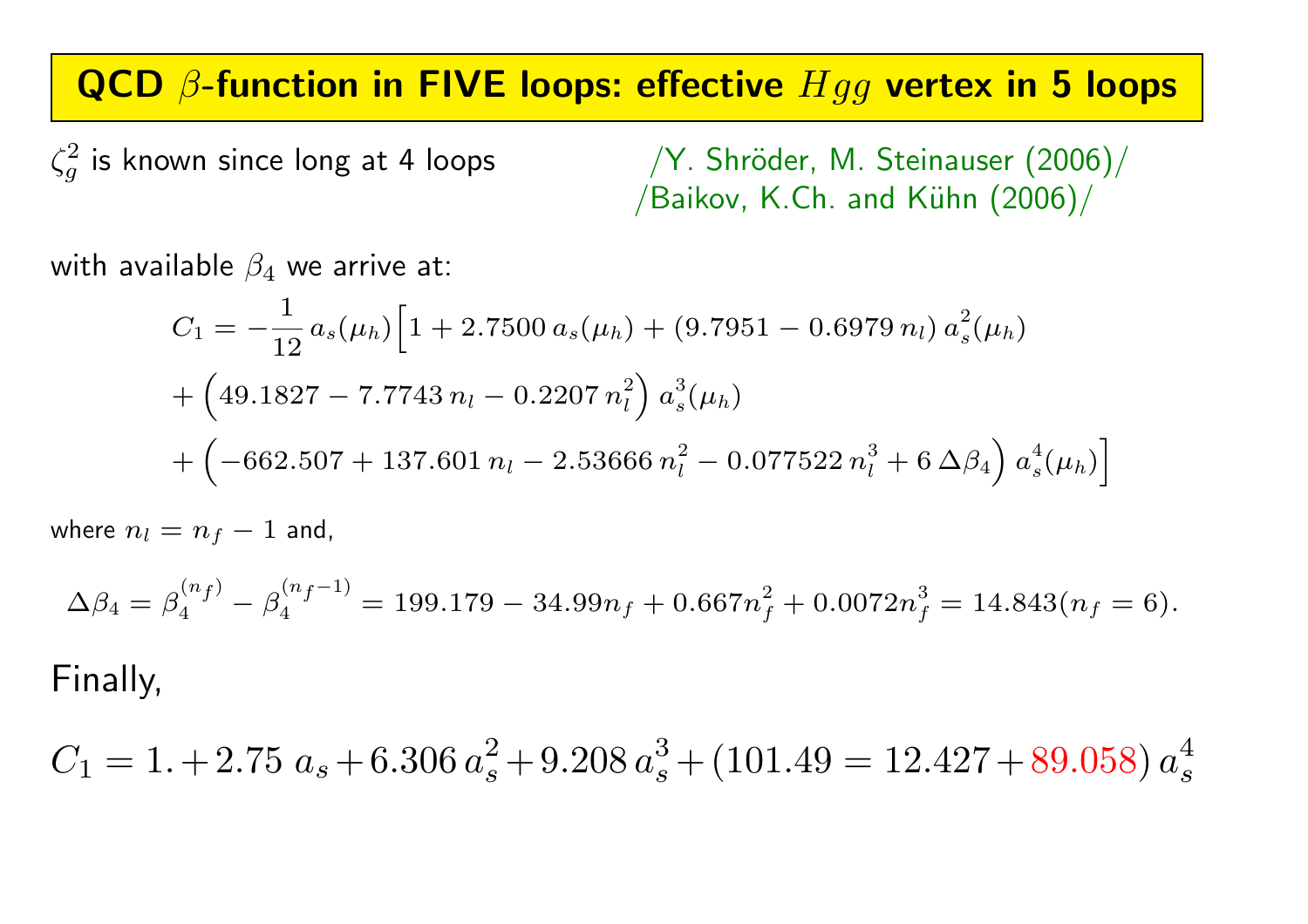### QCD  $\beta$ -function in FIVE loops: technical info for experts

Complexity of calculations:

for a given  $#$  of loops and a (generic) topology it essentially depends on the deviation from the corresponding scalar graph:

the sum of  $\#$  of "dots" (that is squared propagators) + maximal power of irreducible scalar products  $p_i.p_j$  in the corresponding numerator

For  $Z_3$  (the gluon prop, most demanding part of our calculations) we have:

dots  $+$  max. power of  $p_i.p_j=3\,+\,7\,=\,10$  (for the massive way it would be  $4+ 7=11$ 

Required computer time for <sup>a</sup> "slice" (VERY ROUGHLY):

 $n_f^4$  and  $n_f^3$  slices have required a day and a week correspondingly all other slices  $(n_f^2$  and  $n_f^1$  and  $n_f^0)$  have required 6-7 MONTHS each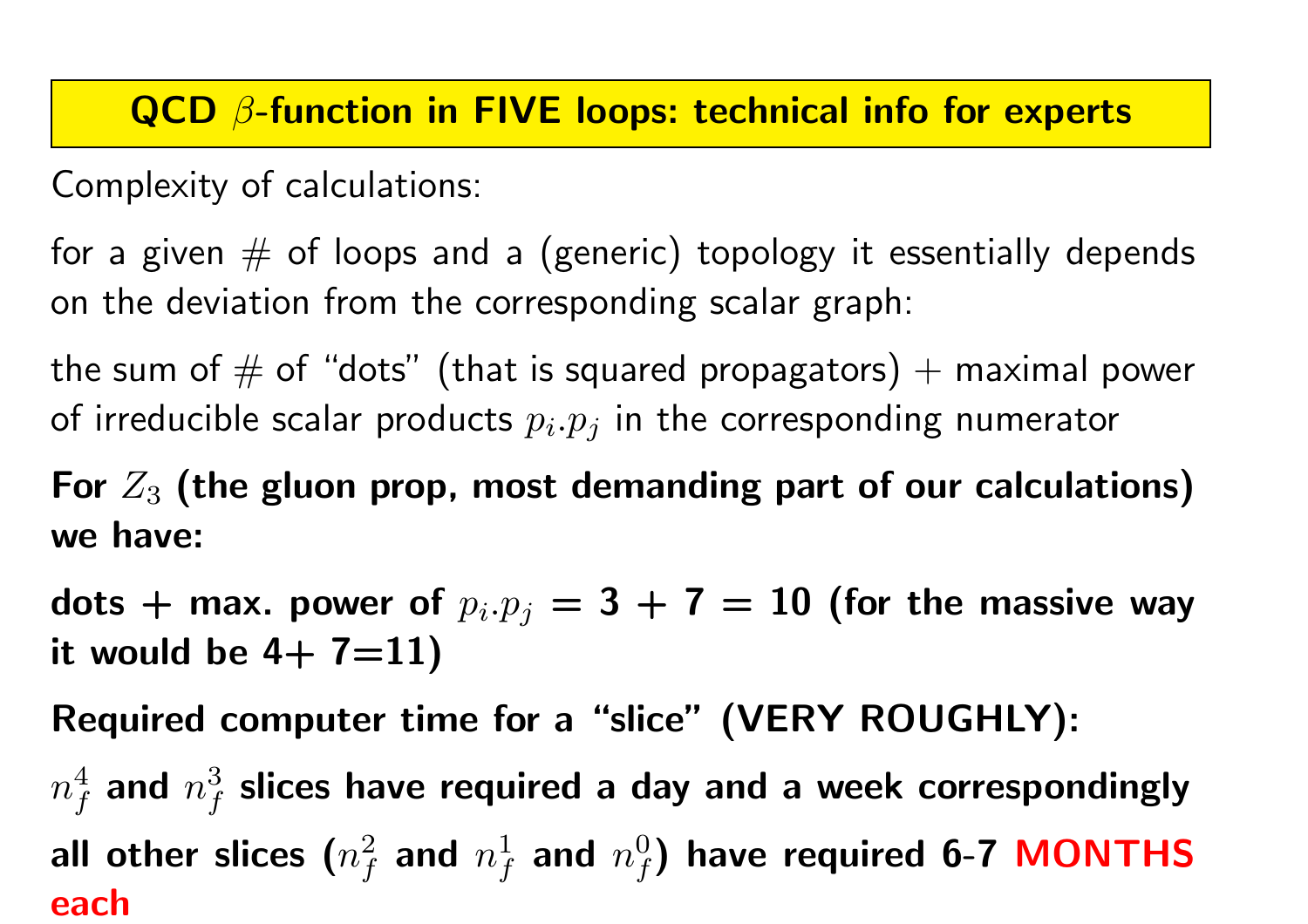## QCD  $\beta$ -function in FIVE loops: technical info for experts

Definition of the "Computational time":

the difference between generation of input file with all dias classified according their topologies and with traces, etc. already evaluated and the production of a final file with the results of the corresponding reduction

The use of computer resources:

CPUS:

For  $1/D$  reduction it was usually possible for us to employ 15-20 machines, every one with <sup>8</sup> cores running <sup>a</sup> TFORM with (-w <sup>8</sup> option)

Disk storage:

usually 2-3 Tb per "octet" in most complicated cases up to 6 Tb

Main part of calculations was done without gzip -option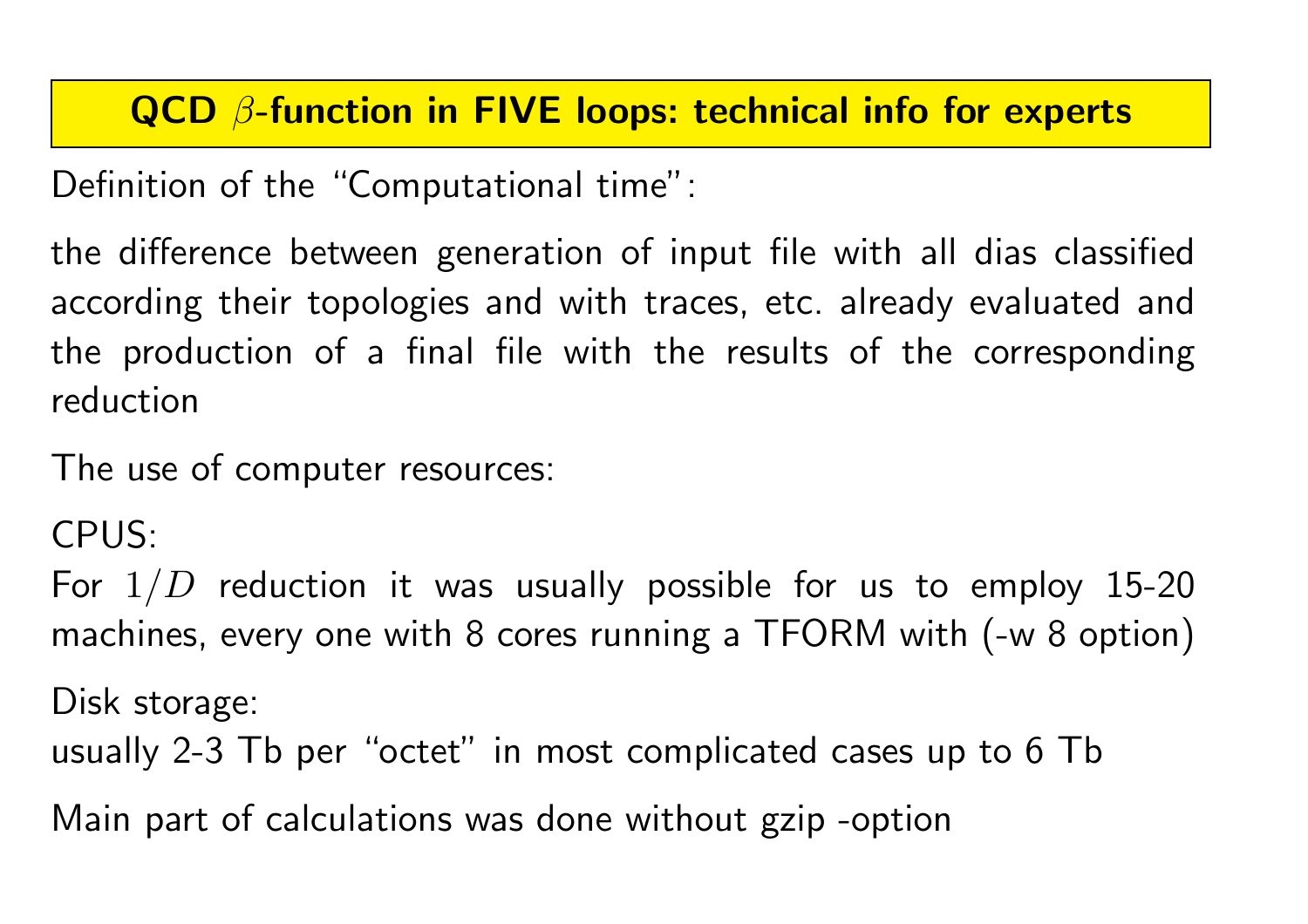### QCD β-function in FIVE loops: THANKS

The continues running of our calculation at such computer & time scales would be certainly impossible without the effective support of our computer gurus:

Peter Marquard, Jens Hoff, David Kunz and Alexander Hasselnuss

 $+$ 

corresponding administrative support due to

Matthias Steinhauser

We do want to say our BIG THANKS to Matthias, Peter, Jens, David, and Alexander!